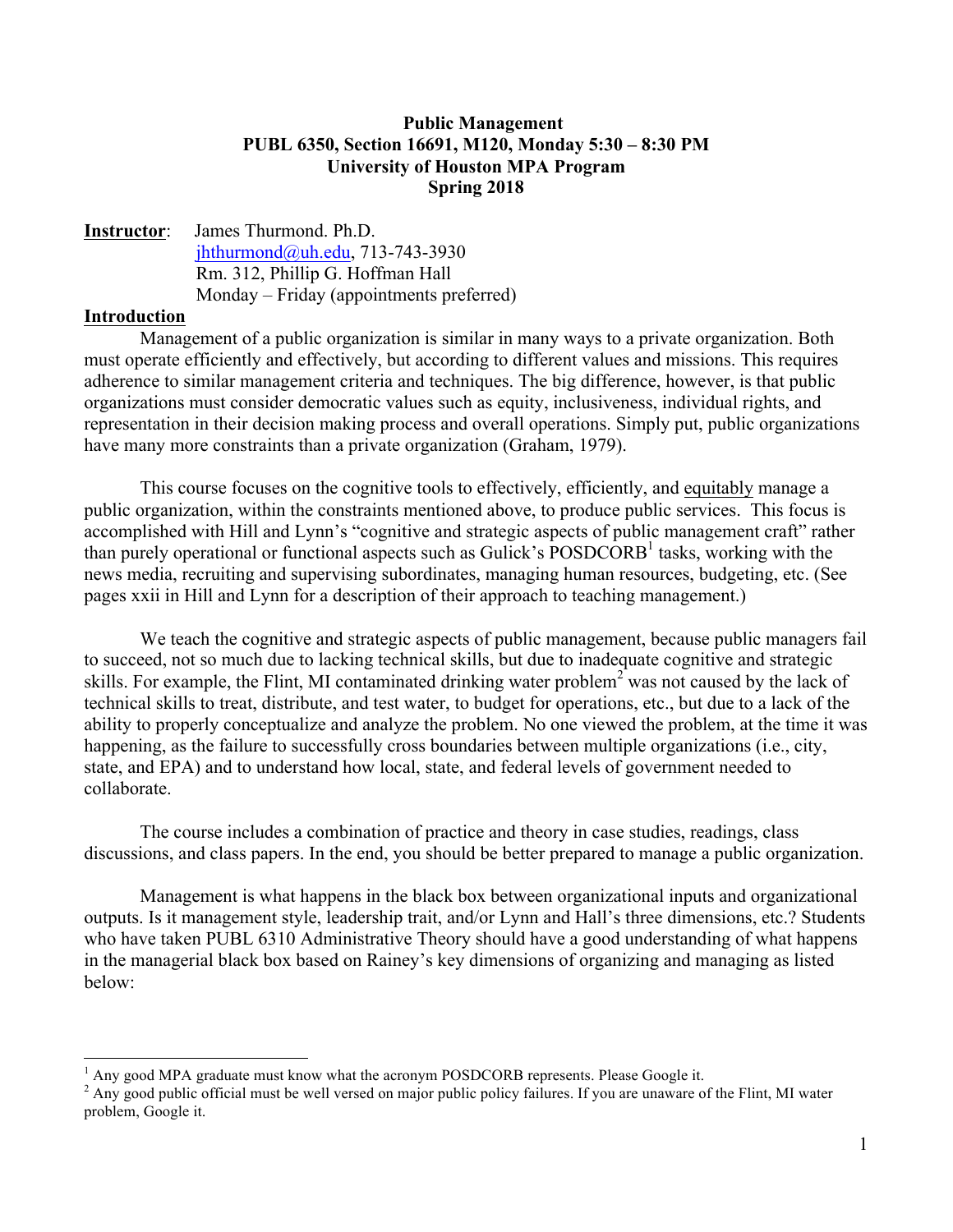Rainey's Key Dimensions of Organizing and Managing (2014, 145)

**Chapters** 

6 Organizational Goals and Effectiveness 147

7 Formulating and Achieving Purpose: Power, Decision Making, and Strategy 173

8 Organizational Structure, Design, Technology, Information Technology, and Social Media 208

9 Understanding People in Public Organizations: Motivation and Motivation Theory 257 10 Understanding People in Public Organizations: Values, Incentives, and Work-Related

Attitudes 297

10.5 If you read this, let me know prior to January26, and I will make a twenty-five dollar contribution to the MPA Program in your name.

11 Leadership, Managerial Roles, and Organizational Culture 335

12 Teamwork: Understanding Communication and Conflict in Groups 382

# **Course Learning Outcomes**

- 1. Improve understanding of public management so that you know what happens in the black box of management between organizational inputs and outputs. Much of what happens in the black box reflects the core competencies for the MPA Program which are embedded in the MPA coursework:
	- a. Lead and manage in public governance.
	- b. Participate in and contribute to the policy process.
	- c. Analyze, synthesize, think critically, solve problems and make decisions.
	- d. Articulate and apply a public service perspective.
	- e. Communicate and interact productively with a diverse and changing workforce and citizenry.
- 2. Be better prepared for public management.

## **Course Expectations and Requirements**

- 1. Read the assignments and prepare for each class.
	- a. Your understanding of course readings will be assessed through your on-line journal entries, your participation in class assignments, and your responses to weekly assessments via Blackboard.
	- b. Prior to each class you will take an on-line assessment related to that week's readings. Such assessments will be used to ensure that you have some knowledge of the material.

| <b>Table I - Grading Elements – Weekly Assessments</b>                                   |
|------------------------------------------------------------------------------------------|
| <b>1. Answer all the questions.</b> If essay, adhere to proper grammar and the ABC's of  |
| writing $-$ i.e., accuracy, brevity, and clarity.                                        |
| <b>2. Multiple choice questions</b> – Repeat the assessment, until you have answered 90% |
| of questions correctly.                                                                  |
| <b>3. Quality of essay answers</b> – Demonstrate your understanding of the material with |
| the use of substantive material in your answer. Add value to your answer.                |

- 2. If you miss more than three classes, including participation in on-line classes, without a good valid reason, you are dropped from the course. To be considered for an excused absence, you must notify me prior to missing the class.
- 3. Participate in discussions based upon the readings and your experience.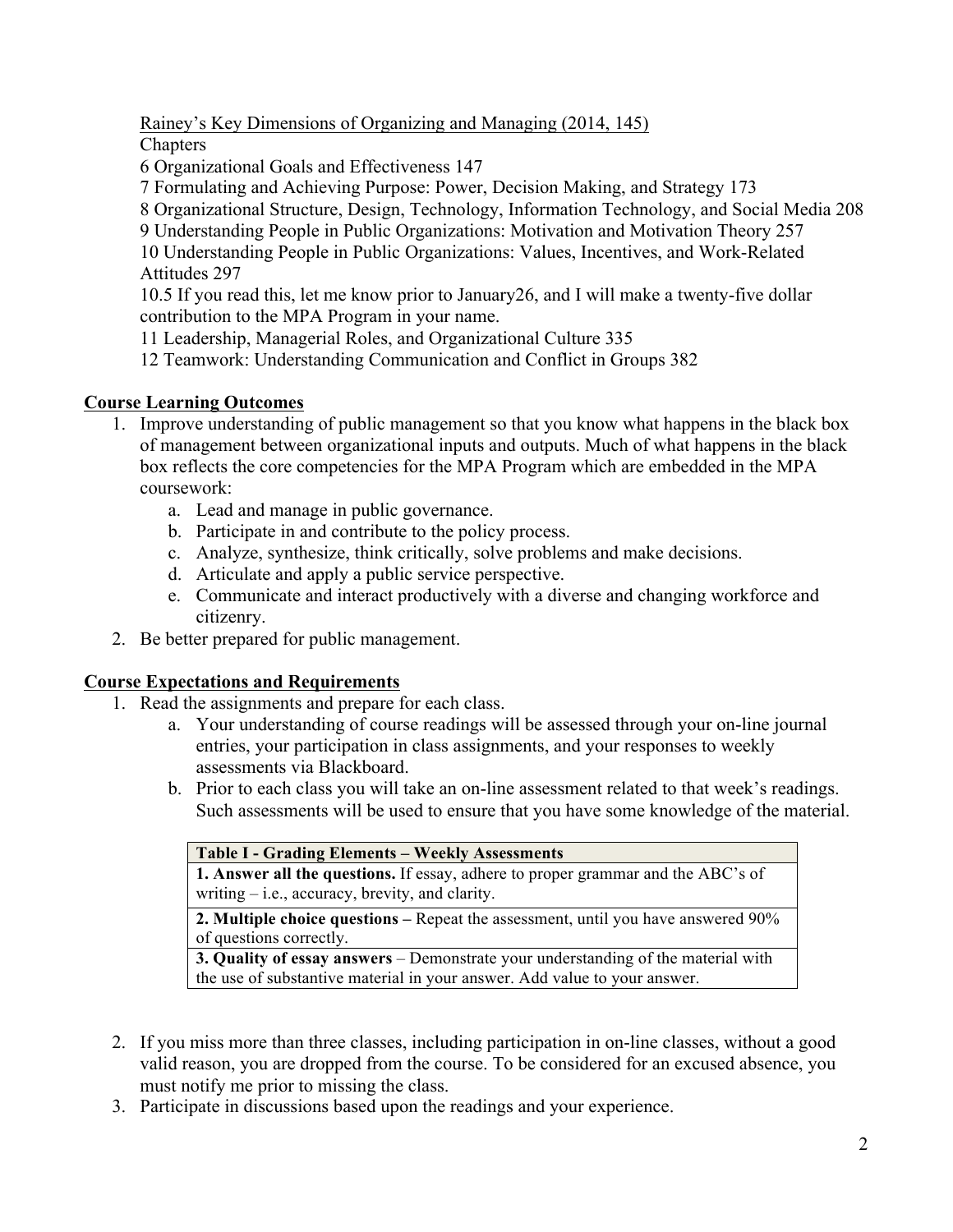- 4. Turn in graduate-level quality papers
	- a. Turnitin Papers. Late papers will be dropped one letter grade per day.
		- i. 1st paper (due March 9)
		- ii.  $2<sup>nd</sup>$  paper (due April 16)
		- iii.  $3<sup>rd</sup>$  paper (see 4.b Portfolio Development) (due May 4)

### **Table II - Grading Elements -- Papers 1. Purpose** • Link the content of the course, both theory and practice, with *your* own experiences to demonstrate your understanding of the course's applicability. • Demonstrate understanding of course material by citing it. **2. Evidence-based Reasoning** Use concepts, models, methods, etc. from the class • Make a good argument **3. Organization** Well organized paper that results in an easily understandable flow of ideas and analysis **4. Mechanics and style** • Grammar • Practices the ABCs of good writing – Accuracy, Brevity, and Clarity

#### b. Portfolio Development

- i. At the end of each class, prepare a sentence or two on what you have learned that improves your marketability, and how that relates to one or more of the course's learning outcomes – in particular, the five core competencies. E-mail that sentence or two to me by the following Saturday at 6 PM. Remember that not all topics or subjects learned are equivalent.
- ii. Use these weekly statements to develop a personal portfolio which demonstrates your understanding of the coursework and how it can be used to market your abilities. Your portfolio must include examples of your school work to support your claims. You will present your portfolio to the class on April 30, and submit your paper on May 4.
- 5. On-line Classes and Exercises
	- a. Six (6) on-line classes Feb. 5 & 19; March 5 & 19; and April 9 & 23.
		- i. On-line course readings will be reviewed through the use of questions and answers in BB's journal entries. That is, I will post questions for students to address, and students are free to post their own questions to their groups.
		- ii. Your basic understanding of on-line course readings will be assessed through your on-line comments, your classroom participation, and your performance on the weekly Blackboard assessments.
		- iii. Journal entry questions will be answered by the students between Wednesday 4 PM and Saturday midnight.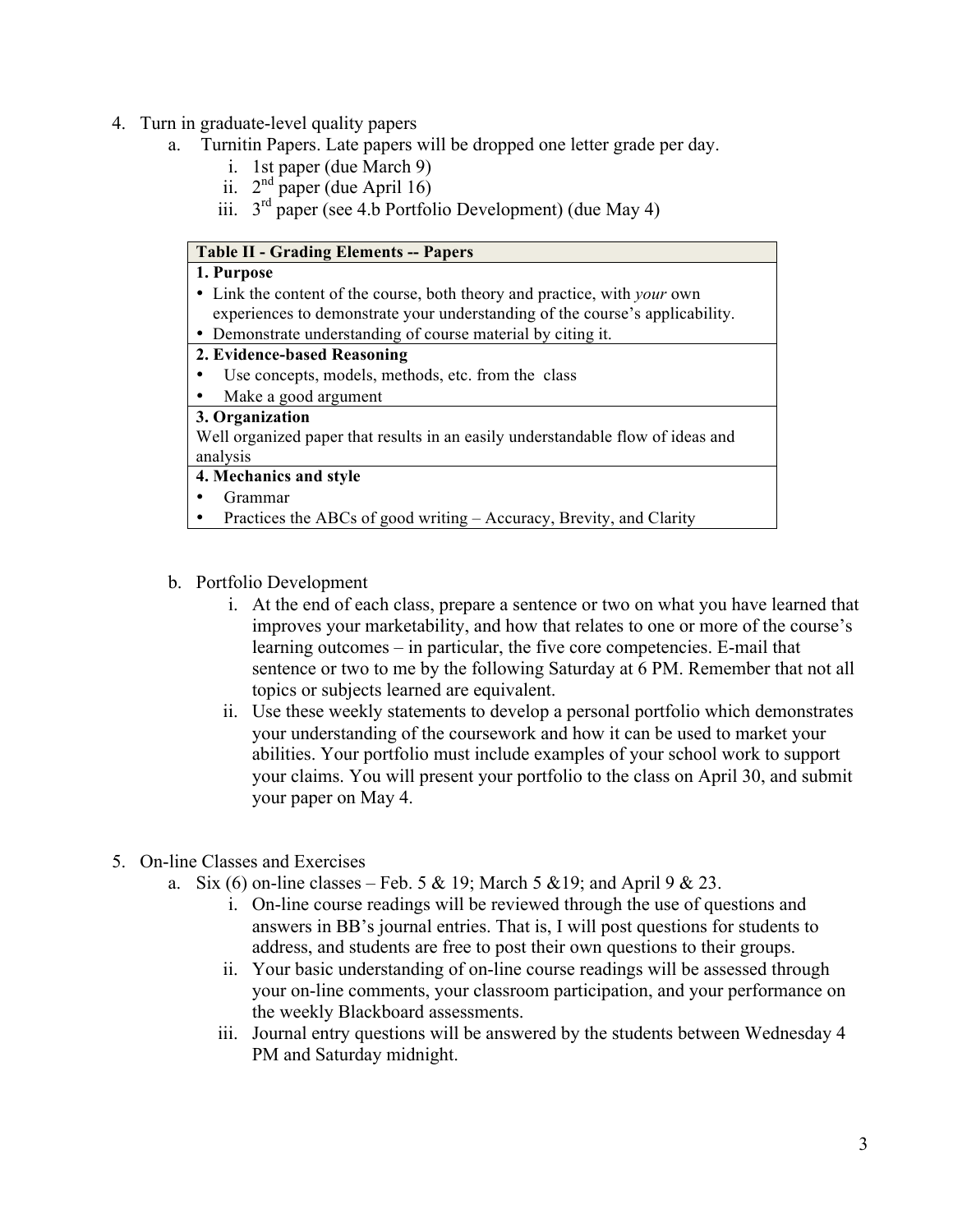**Table III -- Grading Elements -- On-line Journal Entries**

**1. Similar to Papers:** Adhere to proper grammar and the ABC's of writing – i.e., accuracy, brevity, and clarity. Use evidence-based reasoning and mechanics and style as for papers.

**2. Number of questions answered**

**3. Quality of answers** –Substantive material provided in your answer? Value added?

b. One Group case study Feb. 26 -- Each student will participate in group exercises and collaborate on solutions to case studies. The final product will be a group solution to the case study presented in class.

| Table IV – Grading Elements – Group Work                        |  |
|-----------------------------------------------------------------|--|
| Substance of material – use of class material; use of making an |  |
| argument; added value to the course; etc.                       |  |
| Presentation (See Table V)                                      |  |
| Individual Participation in Group Work                          |  |
| Maximum Points Possible                                         |  |

6. Presentations – make two presentations to the class, the group presentation on Feb. 26 and your individual portfolio presentation on April 30.

| <b>Table V - Grading Elements - Presentation</b> |                                                                      |   |
|--------------------------------------------------|----------------------------------------------------------------------|---|
| 1. Substance                                     |                                                                      |   |
| $\circ$                                          | Use of class material; use of making an argument; added value        |   |
|                                                  | to the course; etc.                                                  |   |
| $\circ$                                          | Apply the coursework to your own experiences in the                  |   |
|                                                  | workplace or in other settings such as another                       |   |
|                                                  | governmental/non-profit entity.                                      |   |
| 2. Presentation                                  |                                                                      | 5 |
| $\circ$                                          | Body language – professional and compatible with content             |   |
| $\circ$                                          | Eye contact with the audience $-\text{don't read your presentation}$ |   |
| $\circ$                                          | Voice – projects well with appropriate inflections                   |   |
| $\circ$                                          | Pace/speed of presentation – clear and natural                       |   |
| $\circ$                                          | Language – no use of fillers; good grammar                           |   |
| $\Omega$                                         | Timing of presentation to stay within allotted time.                 |   |
| $\circ$                                          | Power Point – follows good protocol [font size, limited]             |   |
|                                                  | narrative, etc.]; good flow; consistency                             |   |
| Addressed the topic and informed the audience    |                                                                      |   |
| <b>Maximum Points Possible</b>                   |                                                                      |   |

- 7. Writing See Blackboard Toolbox for helpful readings on professional writing.
	- a. *Effective Writing in the Public Sector*. (2014) Swain, John W. and Kathleen Dolan Swain. M.E. Sharpe. NY.
	- b. *Memo Writing*. Dobel, Elmore, and Werner (2003) The Electronic Hallway. Evans School of Public Affairs. University of Washington.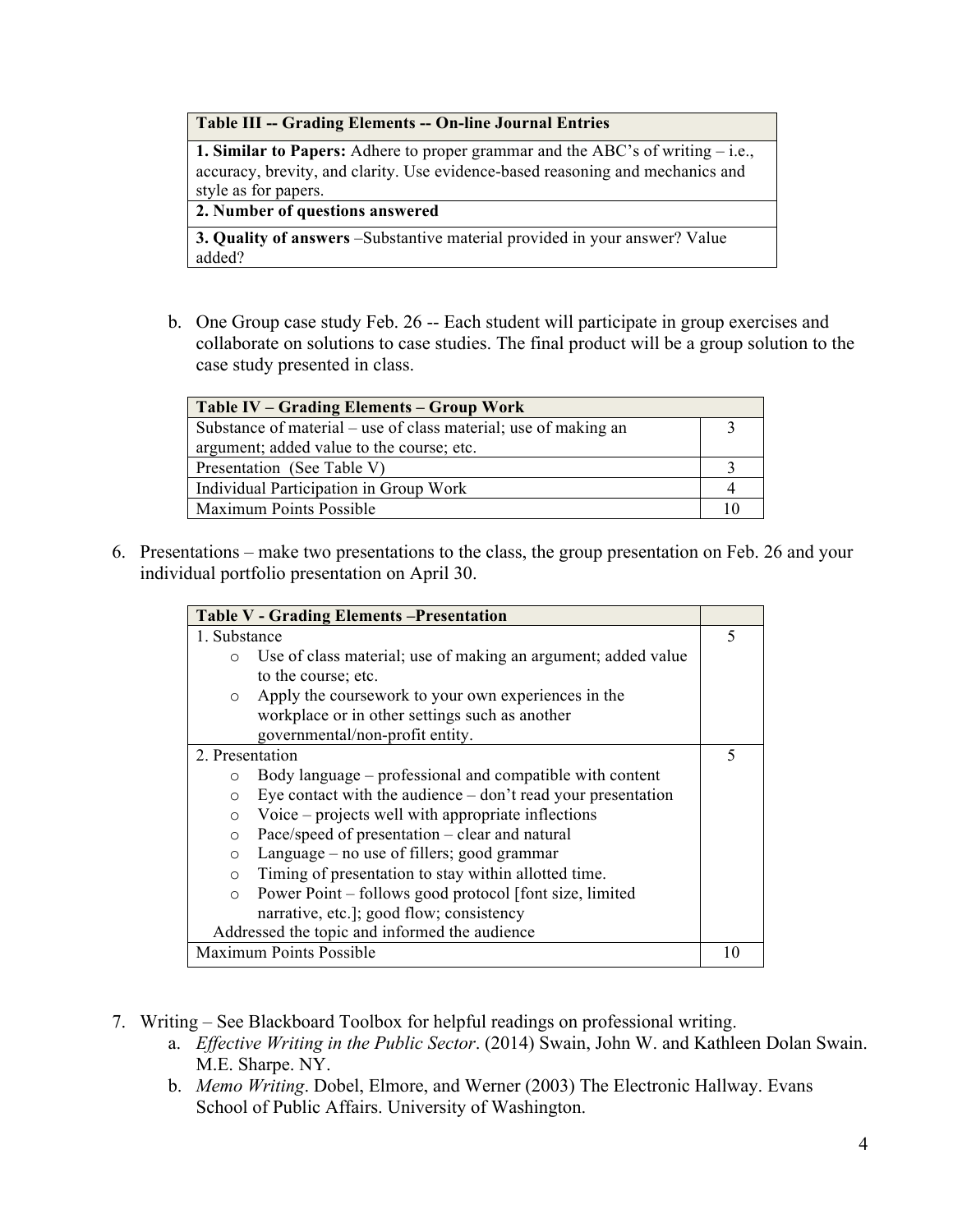## **Grading**

| Table VI - Grading Assignment Values in PUBL 6350 |                                                      |    |  |  |  |
|---------------------------------------------------|------------------------------------------------------|----|--|--|--|
| <b>Class Element (% of Total Grade)</b>           | % of Total Grade                                     |    |  |  |  |
| 1. Participation $(40\%)$                         | Attendance                                           | 10 |  |  |  |
|                                                   | <b>On-line Journal Entries</b><br>$6$ $\omega$ 3 ea. | 18 |  |  |  |
|                                                   | <b>Weekly On-line Assessments</b>                    | 12 |  |  |  |
| 2. Papers $(45%)$                                 | 1 <sup>st</sup>                                      | 15 |  |  |  |
|                                                   | 2 <sup>nd</sup>                                      | 15 |  |  |  |
|                                                   | 3 <sup>rd</sup> Portfolio Paper                      | 15 |  |  |  |
| 3. Presentations (15%)                            | Group Work                                           | 10 |  |  |  |
|                                                   | Individual                                           | 5  |  |  |  |
| <b>Total Maximum Score</b>                        | 100%                                                 |    |  |  |  |

#### **Statement on Academic Dishonesty**

Presenting the words or works of others as your own is plagiarism, is dishonest, and is a violation of the University Policy on Academic Honesty. If you are not certain of what is permissible, you should contact the professor prior to submitting the assignment and/or check the UH webpage [http://www.uh.edu/provost/academic-affairs/policy-guidelines/honesty-policy/index.php.](http://www.uh.edu/provost/academic-affairs/policy-guidelines/honesty-policy/index.php) A student found in violation of academic honesty may be subject to a failing grade, suspension, or dismissal from the university.

## **Required Textbook**

Hill, Carolyn J. and Laurence E. Lynn Jr., (2016) *Public Management Thinking and Acting in Three Dimensions*, Washington D.C.: CQ Press.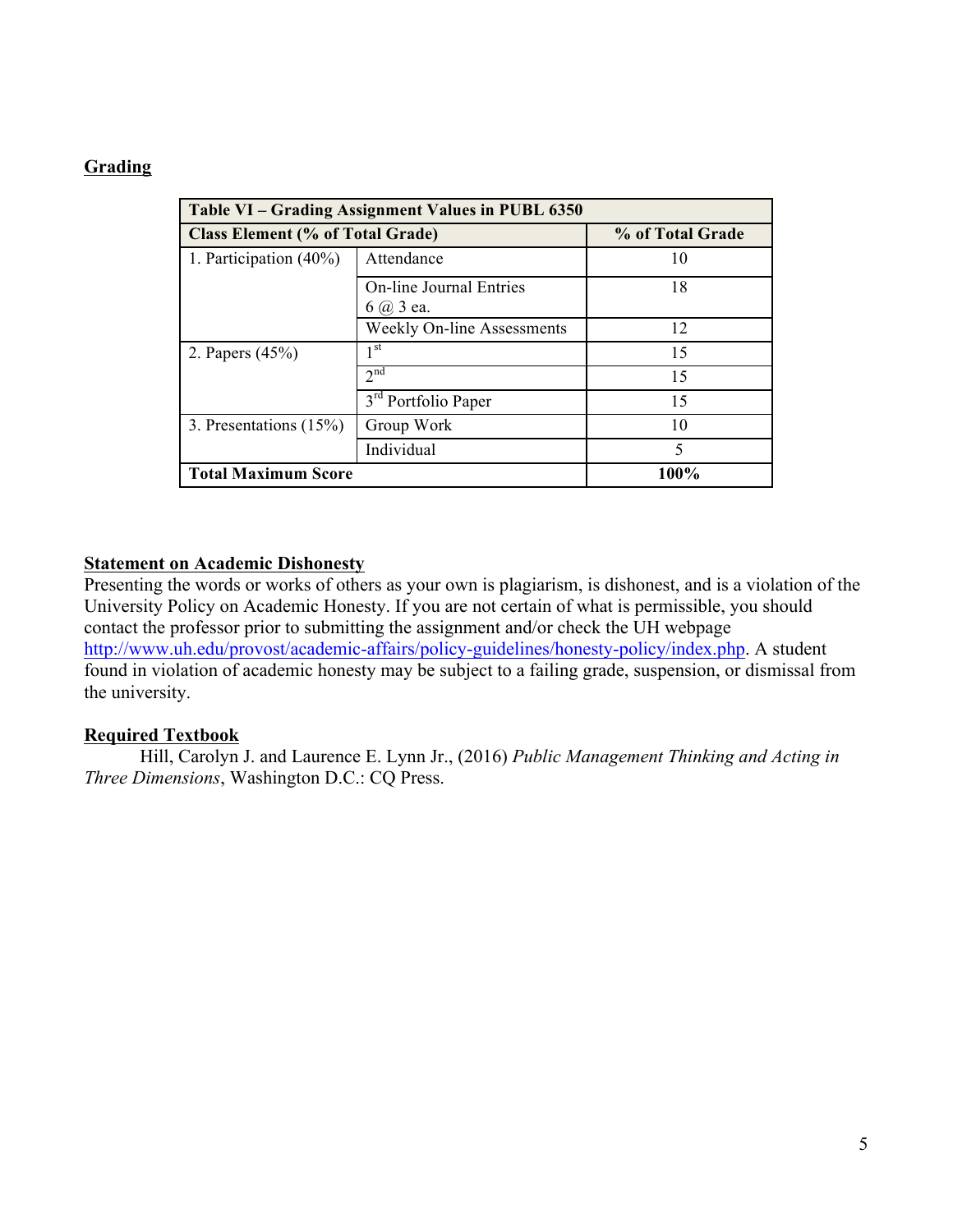## **Outline and Assignments**

## **Class 1 (Jan. 22): Introduction**

Public Management—Definition and description of what public managers do

- a. Managerial Work. Mintzberg, Henry (1973).In *The Nature of Managerial Work.* [This simple, concise descriptive narrative is very accurate for what managers do.]
- b. Defining and Measuring Effectiveness in Public Management. Cohen, Steven A. (1993) *Public Productivity & Management Review*. 71, 1, [Understand Cohen's definition of management, 45-48. Can you perform the six functions and do you possess the seven skills or attributes?].
- c. Public and Private Management: Are They Fundamentally Alike in All Unimportant Respects? Allison, Graham (1979) Public Management Research Conference. Brookings Institution. [Understand Table 1 – Functions of General Management (385), Table 2 – Differences between Public and Private Organizations (390), and Section 5 (396 & 397). Consider Graham's claims in light of President Trump's lack of public sector experience.]
- d. *The Practice of Management*, Drucker, Peter. (1954) 341-343. [What are managers' two specific "tasks"? Do you have the skills to be an "organizer"?
- e. The Principles of Management Morris, Michael (2005). In *The First-Time Manager*, 3rd ed., Kogan Page: Philadelphia, 77-89. [Do you agree with Morris at top of page 78 that the type of manager who prefers to cede individual responsibility to seniors . . . . is the type of manager found most frequently in the public sector?]

Systematic problem solving

- a. Making an Argument in Public Management (Hill and Lynn Jr., 2016, 455-462). [Do you understand why an argument is a good tool for organizing your thoughts, providing logic to your reasoning, and problem-solving?]
	- i. Falkenberg, Lisa (August 28, 2013) Life lessons for students from news. *Houston Chronicle*. [What does Falkenberg's column tell you about being prepared and making an argument?]
- b. Solving a Problem in *The First-Time Manager*, (Morris, Michael, 2005, 3rd edition, Kogan Page: Philadelphia, The Principles of Management 84-98) [Morris writes about the private sector, but his material is applicable to the public sector.
	- i. Management Techniques; Judgement, Experience and Training; and Dealing with Complexity. (84-89)
	- ii. Statistics, probability, distribution, regression & correlation (all of which will be covered in quantitative methods and decision science), Pareto's 80:20 Principle, and written record.  $(89-98 \& 100 - 106)$
	- iii. Complexity is discussed pp. 86-89. Morris lists examples of events causing complexity in the private sector. What would be examples from the public sector; or from your job?
- c. The Roles of the Manager and Management Scientist in Successful Implementation. Hammond, John S. (1974) *Sloan Management Review*. 15, 2, 1 – 24. [Note Figure 1 and the six potential benefits from quantitative methods,  $9 - 11$ , and obstacles to reaching benefits, 11-20. How does this article assist you in problem-solving?]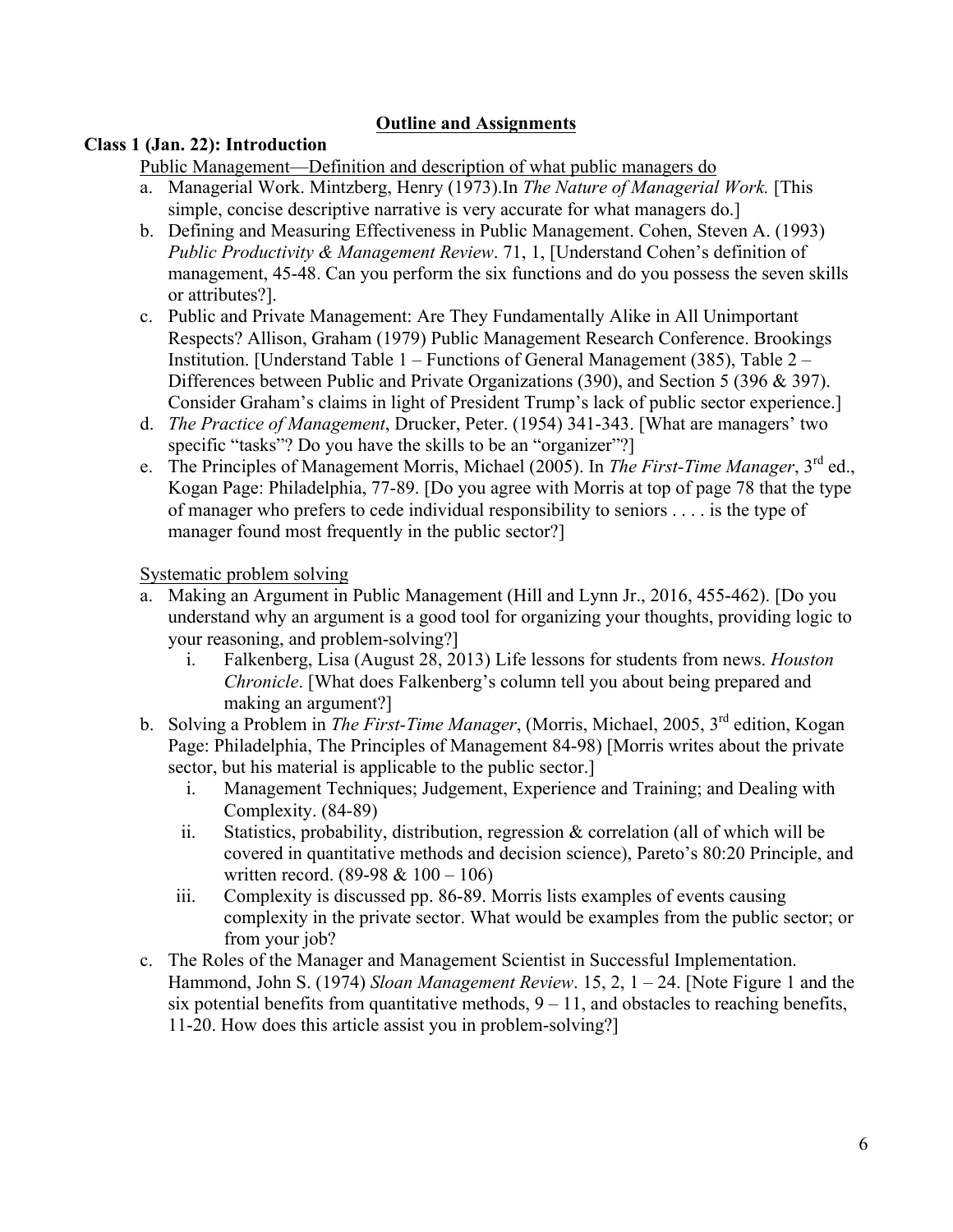Three Types of Politics

Politics and leadership: political executives at work. Olshfski, Dorothy. (1990). *Public Productivity and Management Review*, Spring 1990. [Why is it important to understand Olshfski's three definitions of politics (231-238)? As an appointed public official should you be involved in "electoral" politics?]

# **Class 2 (Jan. 29) Public Management's Three Dimensions and Structure**

Hill and Lynn Jr., (2016).

- Part I Analyzing Public Management's Challenges: The Fundamentals (1-4)
- Chapter 1. Public management's Three Dimensions: Structure, Craft, Craft (5-37)
- Part II Structure: The Concrete Expressions of Public Policy (99-103)
- Chapter 4. Structure: James Madison's Legacies (105-138).
- Chapter 5. Structure: The Administrative State (141-178).

# **Class 3 (Feb. 5): On-Line Class Structure and Culture**

- Hill and Lynn Jr.,  $(2016)$ .
- Chapter 6. Structure: Tools for Public Managers (185-217).
- Chapter 7. Structure: Rules and Regulations (228-258).
- Part III Culture: Norms, Values, and Institutions
- Chapter 8. Culture: The Building Blocks (271-294). [Know public values in Table 8.1.]
- Chapter 9. Culture: Institutionalized Values (300-323).

# **Class 4 (Feb. 12): Craft**

- Highlights/respond to questions from Feb.  $5th<sup>th</sup>$  on-line class.
- Hill and Lynn Jr.,  $(2016)$ 
	- Part IV Craft: Public Managers as Creators (335-339)
	- Chapter 10. Craft: Managerial Styles (341-357)
		- i. Find out what type of manager you are. Take the Myers-Briggs Type Indicator® (MBTI®) (348-350) at UH Career Center for \$15.00
	- Chapter 11. Craft: Managerial Heurists (365-402).

## **Class 5 (Feb. 19): On-Line Class Managing in Three Dimensions**

- Hill and Lynn Jr.,  $(2016)$ 
	- o Part V Managing in Three Dimensions: Reflecting Society's Values, Performing Effectively, Earning Trust (413-415)
	- o Chapter 12. 3D Public Management: Structure, Culture, Craft (416-452).
- Morris, Michael (2005). Key Skills in *The First-Time Manager*, 3rd edition, Kogan Page: Philadelphia. 201-224. [Do you possess the five skills which he discusses? How does his compare to Cohen's seven skills from the first week?]

## **Class 6 (February 26) Group Work Presentation**

- Highlights/respond to questions from February 19th on-line class.
- Group Work: Present group's solution to the class.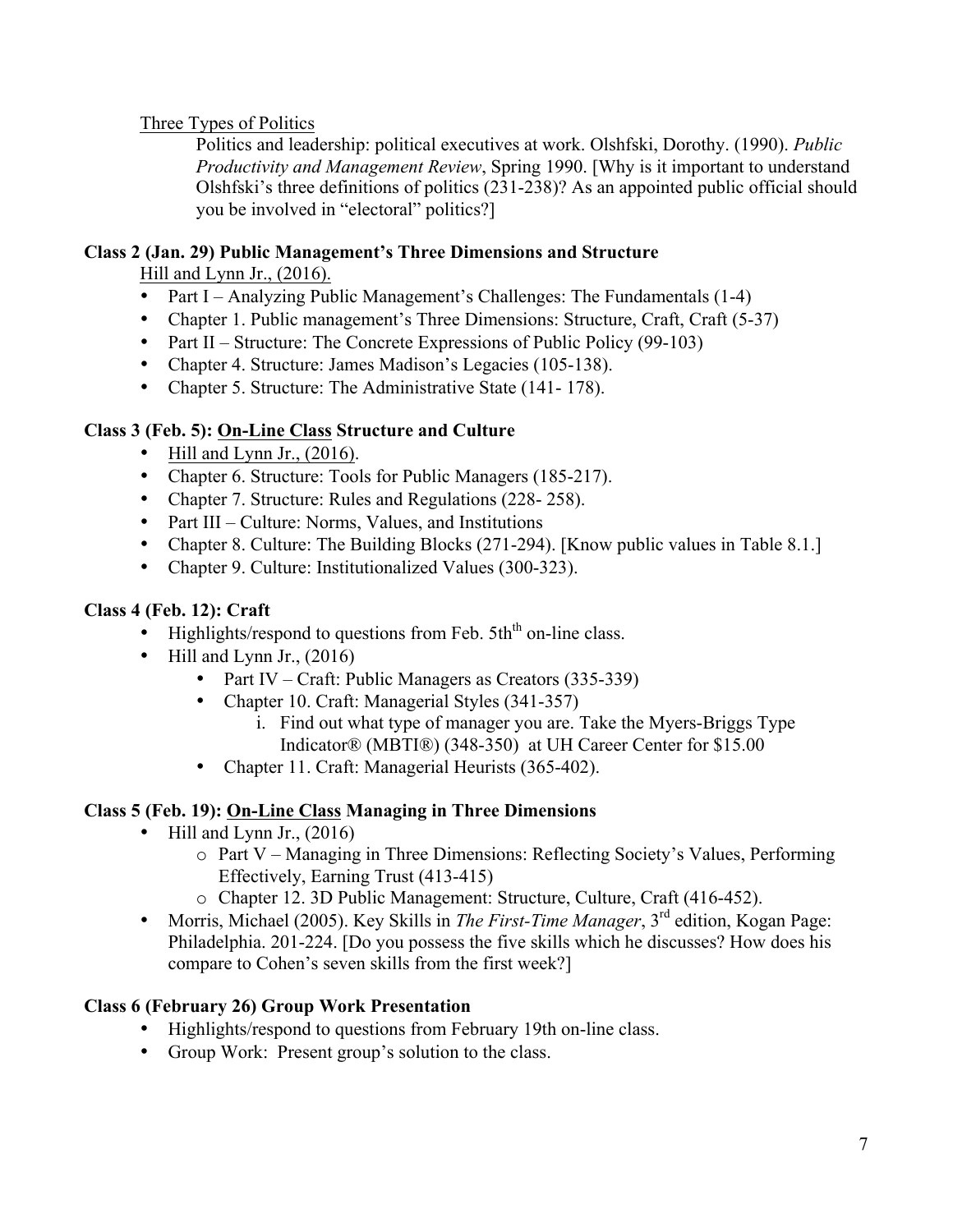## **Class 7 (March 5): On-Line Class Leadership and Management**

- Leadership
	- o Morgan et al. (2012).Leadership, 239-246, 336-341. In *Managing Urban America*.
	- o Behn, Robert D. (1998) What Right Do Public Managers Have to Lead? *Public Administration Review*, Vol. 58, No. 3, 209-224.
	- o Benest, Frank. (2010) Top Ten Strategies for Leading from the Middle. ICMA

### **March 12-16 Spring Break**

#### **Class 8 (March 19): Speaker – Leadership and Management [Class meets in AA Hall 207.]**

- Highlights/Summary/Questions from March  $\bar{5}^{th}$  on-line class.
- **Speaker:** Sheena Abraham, Second Mile, Director of Advancement

#### **Class 9 (March 26) On-line: Bargaining and Negotiating**

- Persuasion, bargaining, and negotiating readings related to definitions and differences to be provided.
	- o *Negotiation Skills*, (late 1980's), Raymond Bass, Texas Engineering Extension Service, Texas A&M.
	- o "Get in the Right State of Mind for Any Negotiation" (5-15), Michael Wheeler, *Harvard Business Review*.
	- o Bingham, Lisa Blomgren (2010) Negotiating for the Public Good. In Perry, James L. (ed.) *The Jossey-Bass Reader on Nonprofit and Public Leadership*. San Francisco: Jossey-Bass. 378-399. [Negotiation is one approach to handling conflict, but not always. Know your BATNA (best alternative to negotiated agreement).]

## **Class 10 (April 2) Speaker - Bargaining and Negotiating [Class meets in AA Hall 207.]**

- Highlights/Summary/Questions from March  $26<sup>th</sup>$  on-line class.
- **Speaker:** Gary Hoffpauir, Labor Relations/Human Resource Executive
- Voss, Chris (2016) Never Split the Difference: Negotiating As If Your Life Depended On it. Harper-Collins.

## **Class 11 (April 9): On-Line Class Ethics and Public Values**

- Ethics<sup>•</sup>
	- o Bevers, Bart. (2010) Fostering Ethics and Accountability in the Public-Sector Workplace. In Balanoff and Master (Ed.), *Strategic Public Management – Best Practices from Government and Nonprofit Organizations*, 89-98.
	- o Bowman, James S. et al. 2010. C. 3 The Ethical Professional in *Achieving Competencies in Public Service – The Professional Edge*. NY: Sharpe. 3 – 35.
	- o Pennington Ethics. TCMA (2008).
	- o ICMA Code of Ethics, ICMA, Washington, D.C.
- Public Values
	- o *The Role of Public Values in Addressing Public Problems* (2017) Presentation at ICMA Annual Conference, San Antonio, TX.
	- o ASPA Memo to State and Local Leaders (2017) *The Role of Public Values in addressing Public Pension Fund Crisis Problem*.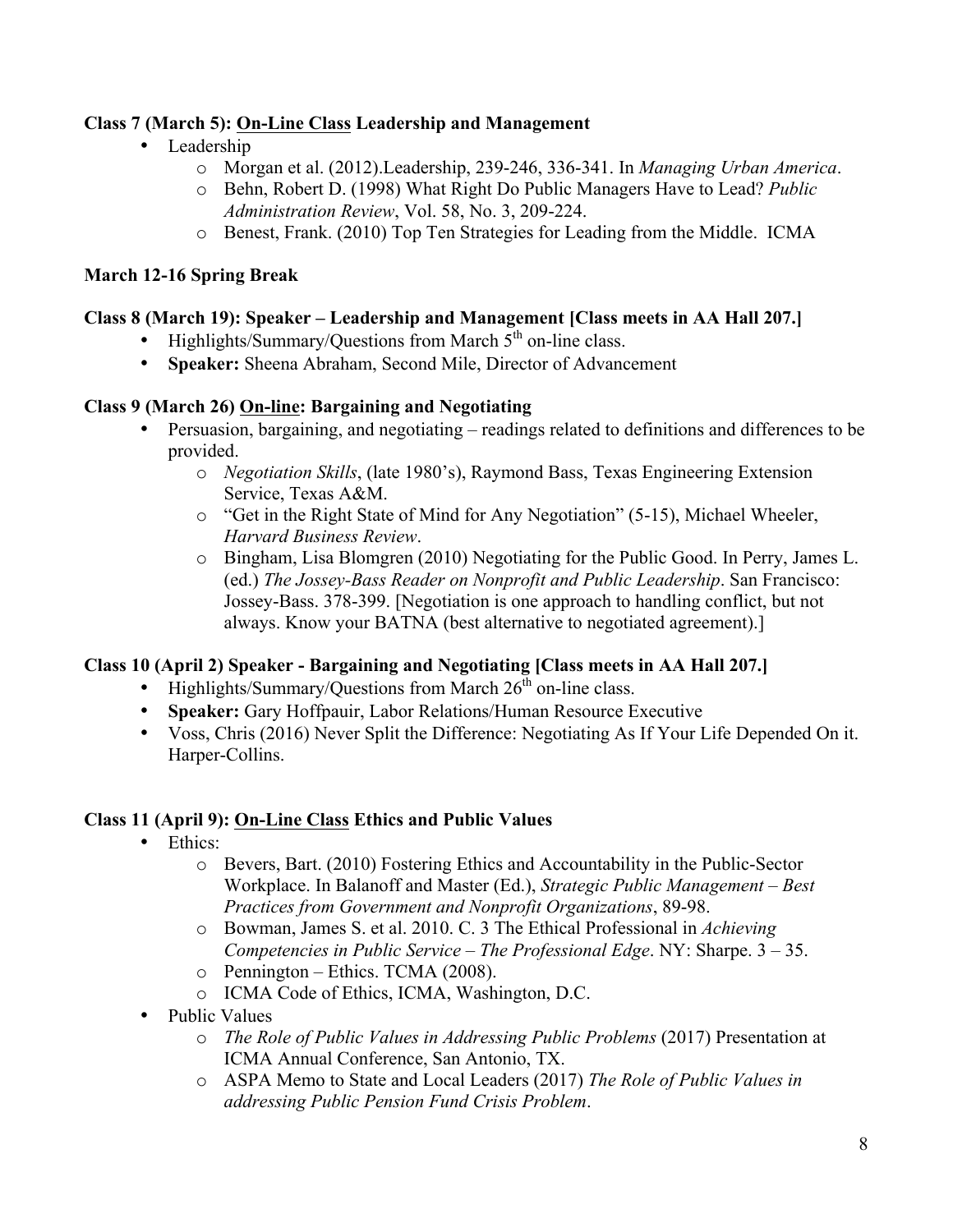## **Class 12 (April 16) Speaker and Managerial Accountability [Class meets in AA Hall 207.]**

- Highlights/Summary/Questions from April  $9<sup>th</sup>$  on-line class.
- **Speaker:** Nick Finan, Executive Director of Management, City of Texas City
- Chapter 2. First Principles: Managerial Accountability to the Rule of Law (39-63)
- Rosenbloom, David H. 2011. C. 22 Public Administration's Legal Dimensions. In *The State of Public Administration*. ED. Menzel, Donald C. and Harvey L. White. NY: M.E. Sharpe. 368-387. [Why is knowledge of the law is important to you as a public official? (370)]
- Examples of rule of law constraints [Look over these examples for a sense of laws that will affect your daily managerial tasks.]
	- o *Texas Public Information 2016 Handbook*, Attorney General of Texas [https://www.texasattorneygeneral.gov/files/og/PIA\\_handbook\\_2016.pdf](https://www.texasattorneygeneral.gov/files/og/PIA_handbook_2016.pdf)
	- o *Texas Open Meetings 2018 Handbook*, Attorney General of Texas [https://www.texasattorneygeneral.gov/files/og/OMA\\_handbook\\_2018.pdf](https://www.texasattorneygeneral.gov/files/og/OMA_handbook_2018.pdf)

## **Class 13 (April 23): On-Line Class – Networking/Collaboration and Managing in Three Dimensions**

- Meuleman, Louis. 2008. *Public Management and the Metagovernance of Hierarchies, Networks and Markets* – The Feasibility of Designing and Managing Governance Style Combinations.
	- $\circ$  Physica-Verlag Heidelberg: Leipzig. 1-4. [3 governing management styles = hierarchy, market, and network]
	- $\circ$  9-12, 66-69, and 75-83.
	- $\circ$  301-304, 309-313, and 319-324 [Understand the formula  $Ms = Ws * Ds * Cs$ ].
- Connelly, David R., Jing Zhang, and Sure R. Faerman. (2008) The Paradoxical Nature of Collaboration. In Bingham and Rosemary O'Leary (Ed.), *Big Ideas in Collaborative Management*, Armonk, NY: M.E. Sharpe, 17-35.
- McGuire, Michael. 2002. Managing Networks: Propositions on What Managers Do and Why They Do It, *Public Administration Review*, 62, 5, 599-609.

## **Class 14 (April 30): Portfolio Presentation, Nuts and Bolts, and Class Wrap-up**

• Highlights/Summary/Ouestions from April  $23<sup>rd</sup>$  on-line class.

**Presentation** Individual presentations on portfolios.

## **Nuts and Bolts**

- Media Relations: (See "News Media Misc." in Blackboard for articles.)
	- o Shelton & Caudle Inc. (1994) *What Reporters Want to Know*. (Class handout)
	- o Know What to Say (1996, October) *County Progress Magazine.*
- Meetings:
	- o Morris, Michael (2005) Key Skills in *The First-Time Manager*, 3rd edition, Kogan Page: Philadelphia.
		- Chairing a Meeting, 207-210, and
		- Running a Staff Session, 219-224.
	- o Stein, Debra (2000) Dealing with an Angry Public. *Planning Commissioners Journal*, 37, 8 & 9.